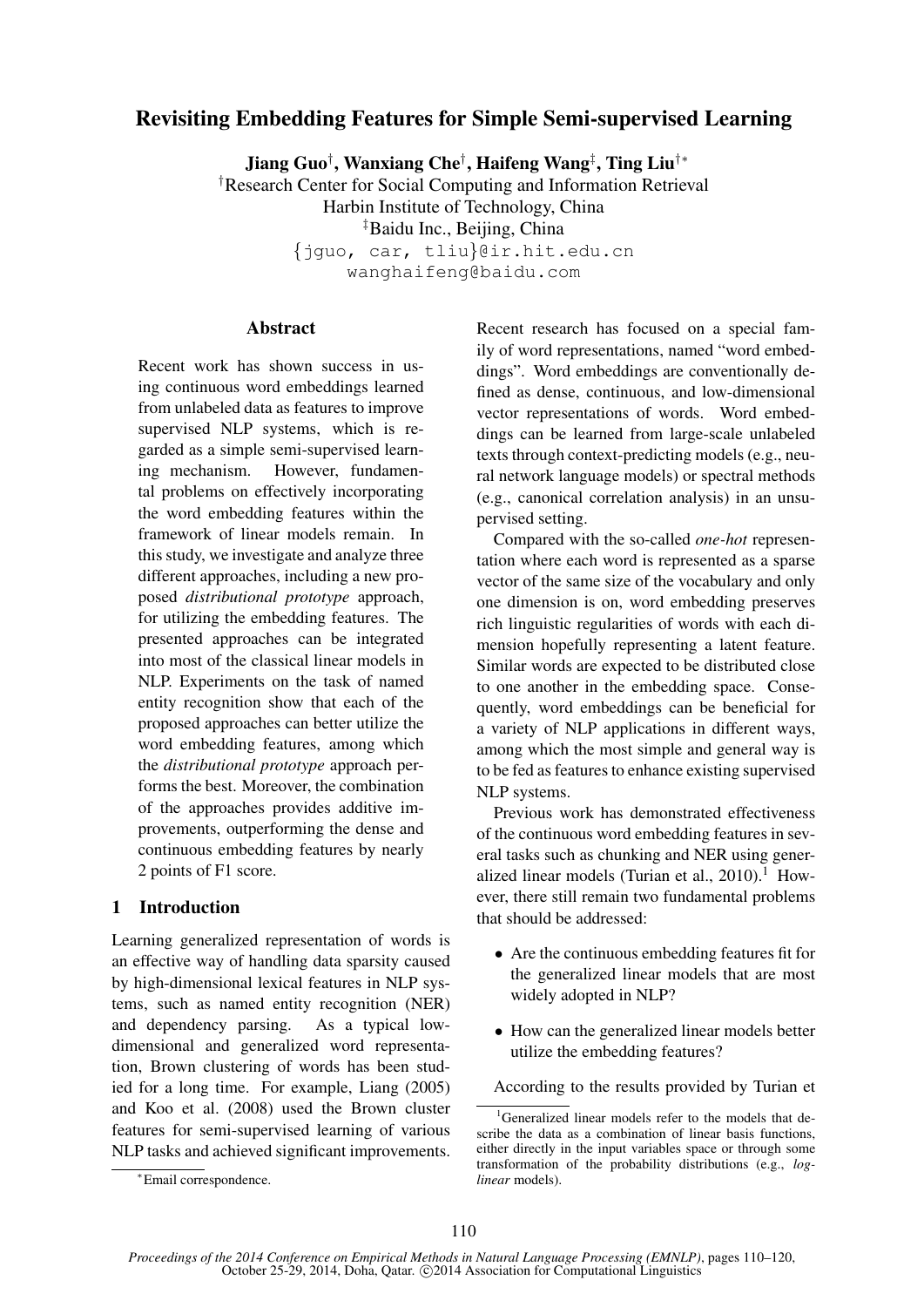al. (2010), the embedding features brought significantly less improvement than Brown clustering features. This result is actually not reasonable because the expressing power of word embeddings is theoretically stronger than clustering-based representations which can be regarded as a kind of *one-hot* representation but over a low-dimensional vocabulary (Bengio et al., 2013).

Wang and Manning (2013) showed that linear architectures perform better in high-dimensional discrete feature space than non-linear ones, whereas non-linear architectures are more effective in low-dimensional and continuous feature space. Hence, the previous method that directly uses the continuous word embeddings as features in linear models (CRF) is inappropriate. Word embeddings may be better utilized in the linear modeling framework by smartly transforming the embeddings to some relatively higher dimensional and discrete representations.

Driven by this motivation, we present three different approaches: *binarization* (Section 3.2), *clustering* (Section 3.3) and a new proposed *distributional prototype* method (Section 3.4) for better incorporating the embeddings features. In the *binarization* approach, we directly binarize the continuous word embeddings by dimension. In the *clustering* approach, we cluster words based on their embeddings and use the resulting word cluster features instead. In the *distributional prototype* approach, we derive *task-specific* features from word embeddings by utilizing a set of automatically extracted *prototypes* for each target label.

We carefully compare and analyze these approaches in the task of NER. Experimental results are promising. With each of the three approaches, we achieve higher performance than directly using the continuous embedding features, among which the *distributional prototype* approach performs the best. Furthermore, by putting the most effective two of these features together, we finally outperform the continuous embedding features by nearly 2 points of F1 Score (86.21% vs. 88.11%).

The major contribution of this paper is twofold. (1) We investigate various approaches that can better utilize word embeddings for semi-supervised learning. (2) We propose a novel *distributional prototype* approach that shows the great potential of word embedding features. All the presented approaches can be easily integrated into most of the classical linear NLP models.

# 2 Semi-supervised Learning with Word Embeddings

Statistical modeling has achieved great success in most NLP tasks. However, there still remain some major unsolved problems and challenges, among which the most widely concerned is the data sparsity problem. Data sparsity in NLP is mainly caused by two factors, namely, the lack of labeled training data and the Zipf distribution of words. On the one hand, large-scale labeled training data are typically difficult to obtain, especially for structure prediction tasks, such as syntactic parsing. Therefore, the supervised models can only see limited examples and thus make biased estimation. On the other hand, the natural language words are Zipf distributed, which means that most of the words appear a few times or are completely absent in our texts. For these low-frequency words, the corresponding parameters usually cannot be fully trained.

More foundationally, the reason for the above factors lies in the high-dimensional and sparse lexical feature representation, which completely ignores the similarity between features, especially word features. To overcome this weakness, an effective way is to learn more generalized representations of words by exploiting the numerous unlabeled data, in a semi-supervised manner. After which, the generalized word representations can be used as extra features to facilitate the supervised systems.

Liang (2005) learned Brown clusters of words (Brown et al., 1992) from unlabeled data and use them as features to promote the supervised NER and Chinese word segmentation. Brown clusters of words can be seen as a generalized word representation distributed in a discrete and low-dimensional vocabulary space. Contextually similar words are grouped in the same cluster. The Brown clustering of words was also adopted in dependency parsing (Koo et al., 2008) and POS tagging for online conversational text (Owoputi et al., 2013), demonstrating significant improvements.

Recently, another kind of word representation named "word embeddings" has been widely studied (Bengio et al., 2003; Mnih and Hinton, 2008). Using word embeddings, we can evaluate the similarity of two words straightforward by computing the dot-product of two numerical vectors in the Hilbert space. Two *similar* words are expected to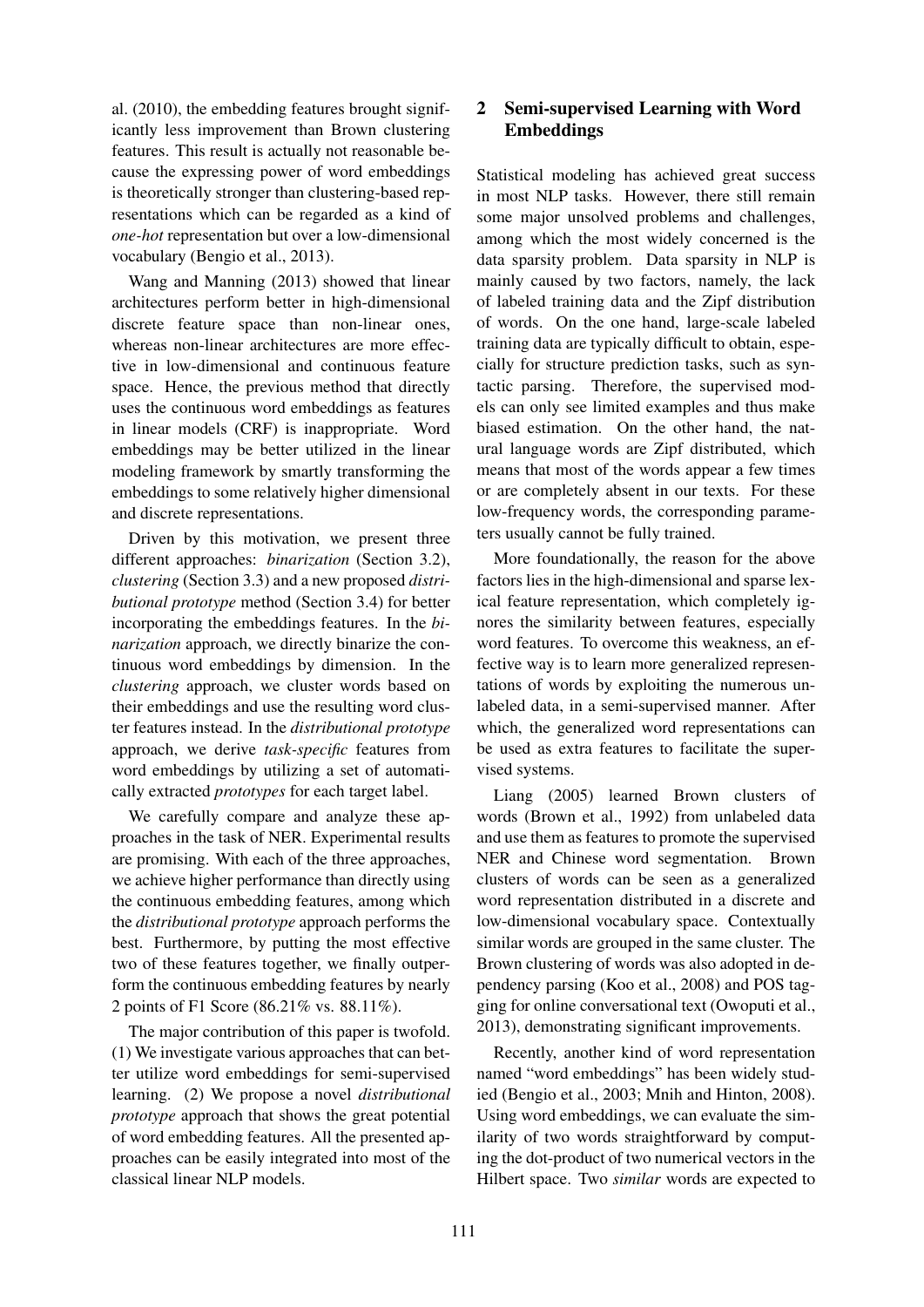be distributed close to each other.<sup>2</sup>

Word embeddings can be useful as input to an NLP model (mostly non-linear) or as additional features to enhance existing systems. Collobert et al. (2011) used word embeddings as input to a deep neural network for multi-task learning. Despite of the effectiveness, such non-linear models are hard to build and optimize. Besides, these architectures are often specialized for a certain task and not scalable to general tasks. A simple and more general way is to feed word embeddings as augmented features to an existing supervised system, which is similar to the semi-supervised learning with Brown clusters.

As discussed in Section 1, Turian et al. (2010) is the pioneering work on using word embedding features for semi-supervised learning. However, their approach cannot fully exploit the potential of word embeddings. We revisit this problem in this study and investigate three different approaches for better utilizing word embeddings in semi-supervised learning.

# 3 Approaches for Utilizing Embedding Features

### 3.1 Word Embedding Training

In this paper, we will consider a contextpredicting model, more specifically, the *Skip-gram* model (Mikolov et al., 2013a; Mikolov et al., 2013b) for learning word embeddings, since it is much more efficient as well as memory-saving than other approaches.

Let's denote the embedding matrix to be learned by  $C_{d\times N}$ , where N is the vocabulary size and d is the dimension of word embeddings. Each column of C represents the embedding of a word. The *Skip-gram* model takes the current word w as input, and predicts the probability distribution of its context words within a fixed window size. Concretely,  $w$  is first mapped to its embedding  $v_w$  by selecting the corresponding column vector of C (or multiplying C with the *one-hot* vector of w). The probability of its context word  $c$  is then computed using a log-linear function:

$$
P(c|w; \theta) = \frac{exp(v_c^{\top} v_w)}{\sum_{c' \in V} exp(v_{c'}^{\top} v_w)}
$$
 (1)

where V is the vocabulary. The parameters  $\theta$  are  $v_{w_i}, v_{c_i}$  for  $w, c \in V$  and  $i = 1, ..., d$ . Then, the

log-likelihood over the entire training dataset D can be computed as:

$$
J(\theta) = \sum_{(w,c)\in D} \log p(c|w;\theta)
$$
 (2)

The model can be trained by maximizing  $J(\theta)$ .

Here, we suppose that the word embeddings have already been trained from large-scale unlabeled texts. We will introduce various approaches for utilizing the word embeddings as features for semi-supervised learning. The main idea, as introduced in Section 1, is to transform the continuous word embeddings to some relatively higher dimensional and discrete representations. The direct use of continuous embeddings as features (Turian et al., 2010) will serve as our baseline setting.

#### 3.2 Binarization of Embeddings

One fairly natural approach for converting the continuous-valued word embeddings to discrete values is binarization by dimension.

Formally, we aim to convert the continuousvalued embedding matrix  $C_{d\times N}$ , to another matrix  $M_{d\times N}$  which is discrete-valued. There are various conversion functions. Here, we consider a simple one. For the  $i<sup>th</sup>$  dimension of the word embeddings, we divide the corresponding row vector  $C_i$  into two halves for positive  $(C_{i+})$  and negative  $(C_i)$ , respectively. The conversion function is then defined as follows:

$$
M_{ij} = \phi(C_{ij}) = \begin{cases} U_+, & if \ C_{ij} \geq mean(C_{i+}) \\ B_-, & if \ C_{ij} \leq mean(C_{i-}) \\ 0, & otherwise \end{cases}
$$

where  $mean(v)$  is the mean value of vector  $v, U_+$ is a string feature which turns on when the value  $(C_{ij})$  falls into the upper part of the positive list. Similarly,  $B_$  refers to the bottom part of the negative list. The insight behind  $\phi$  is that we only consider the features with strong opinions (i.e., positive or negative) on each dimension and omit the values close to zero.

### 3.3 Clustering of Embeddings

Yu et al. (2013) introduced clustering embeddings to overcome the disadvantage that word embeddings are not suitable for linear models. They suggested that the high-dimensional cluster features make samples from different classes better separated by linear models.

<sup>&</sup>lt;sup>2</sup>The term *similar* should be viewed depending on the specific task.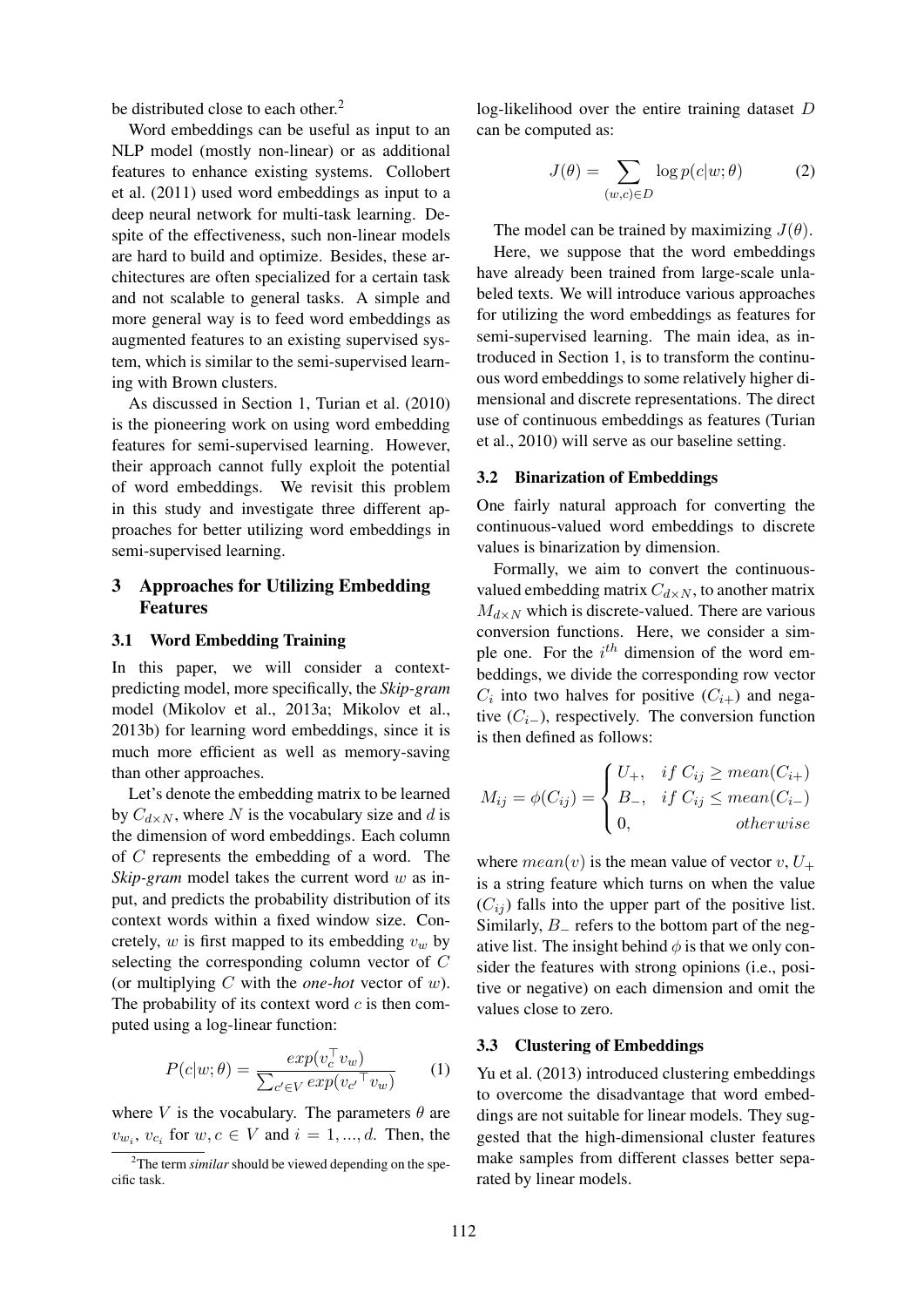In this study, we again investigate this approach. Concretely, each word is treated as a single sample. The batch k-means clustering algorithm (Sculley, 2010) is used,<sup>3</sup> and each cluster is represented as the mean of the embeddings of words assigned to it. Similarities between words and clusters are measured by Euclidean distance.

Moreover, different number of clusters  $n$  contain information of different granularities. Therefore, we combine the cluster features of different ns to better utilize the embeddings.

#### 3.4 Distributional Prototype Features

We propose a novel kind of embedding features, named distributional prototype features for supervised models. This is mainly inspired by *prototype-driven learning* (Haghighi and Klein, 2006) which was originally introduced as a primarily unsupervised approach for sequence modeling. In *prototype-driven learning*, a few prototypical examples are specified for each target label, which can be treated as an injection of prior knowledge. This sparse prototype information is then propagated across an unlabeled corpus through distributional similarities.

The basic motivation of the distributional prototype features is that similar words are supposed to be tagged with the same label. This hypothesis makes great sense in tasks such as NER and POS tagging. For example, suppose *Michael* is a prototype of the named entity (NE) type PER. Using the distributional similarity, we could link similar words to the same prototypes, so the word *David* can be linked to *Michael* because the two words have high similarity (exceeds a threshold). Using this link feature, the model will push *David* closer to PER.

To derive the distributional prototype features, first, we need to construct a few canonical examples (prototypes) for each target annotation label. We use the normalized pointwise mutual information (NPMI) (Bouma, 2009) between the label and word, which is a smoothing version of the standard PMI, to decide the prototypes of each label. Given the annotated training corpus, the NPMI between a label and word is computed as follows:

$$
\lambda_n(label, word) = \frac{\lambda(label, word)}{-\ln p(label, word)} \tag{3}
$$

| <b>NE</b> Type | <b>Prototypes</b>                 |  |
|----------------|-----------------------------------|--|
| <b>B-PER</b>   | Mark, Michael, David, Paul        |  |
| I-PER          | Akram, Ahmed, Khan, Younis        |  |
| <b>B-ORG</b>   | Reuters, U.N., Ajax, PSV          |  |
| I-ORG          | Newsroom, Inc, Corp, Party        |  |
| <b>B-LOC</b>   | U.S., Germany, Britain, Australia |  |
| I-LOC          | States, Republic, Africa, Lanka   |  |
| <b>B-MISC</b>  | Russian, German, French, British  |  |
| I-MISC         | Cup, Open, League, OPEN           |  |
|                | $\ldots$ , the, to                |  |

Table 1: Prototypes extracted from the CoNLL-2003 NER training data using NPMI.

where,

$$
\lambda(label,word) = \ln \frac{p(label,word)}{p(label)p(word)} \tag{4}
$$

is the standard PMI.

For each target label  $l$  (e.g., PER, ORG, LOC), we compute the NPMI of  $l$  and all words in the vocabulary, and the top  $m$  words are chosen as the prototypes of l. We should note that the prototypes are extracted fully automatically, without introducing additional human prior knowledge.

Table 1 shows the top four prototypes extracted from the NER training corpus of CoNLL-2003 shared task (Tjong Kim Sang and De Meulder, 2003), which contains four NE types, namely, PER, ORG, LOC, and MISC. Non-NEs are denoted by O. We convert the original annotation to the standard BIO-style. Thus, the final corpus contains nine labels in total.

Next, we introduce the prototypes as features to our supervised model. We denote the set of prototypes for all target labels by  $S_p$ . For each prototype  $z \in S_p$ , we add a predicate  $proto = z$ , which becomes active at each  $w$  if the distributional similarity between z and w ( $DistSim(z, w)$ ) is above some threshold.  $DistSim(z, w)$  can be efficiently calculated through the *cosine* similarity of the embeddings of  $z$  and  $w$ . Figure 1 gives an illustration of the distributional prototype features. Unlike previous embedding features or Brown clusters, the distributional prototype features are *taskspecific* because the prototypes of each label are extracted from the training data.

Moreover, each prototype word is also its own prototype (since a word has maximum similarity to itself). Thus, if the prototype is closely related to a label, all the words that are distributionally

<sup>3</sup>code.google.com/p/sofia-ml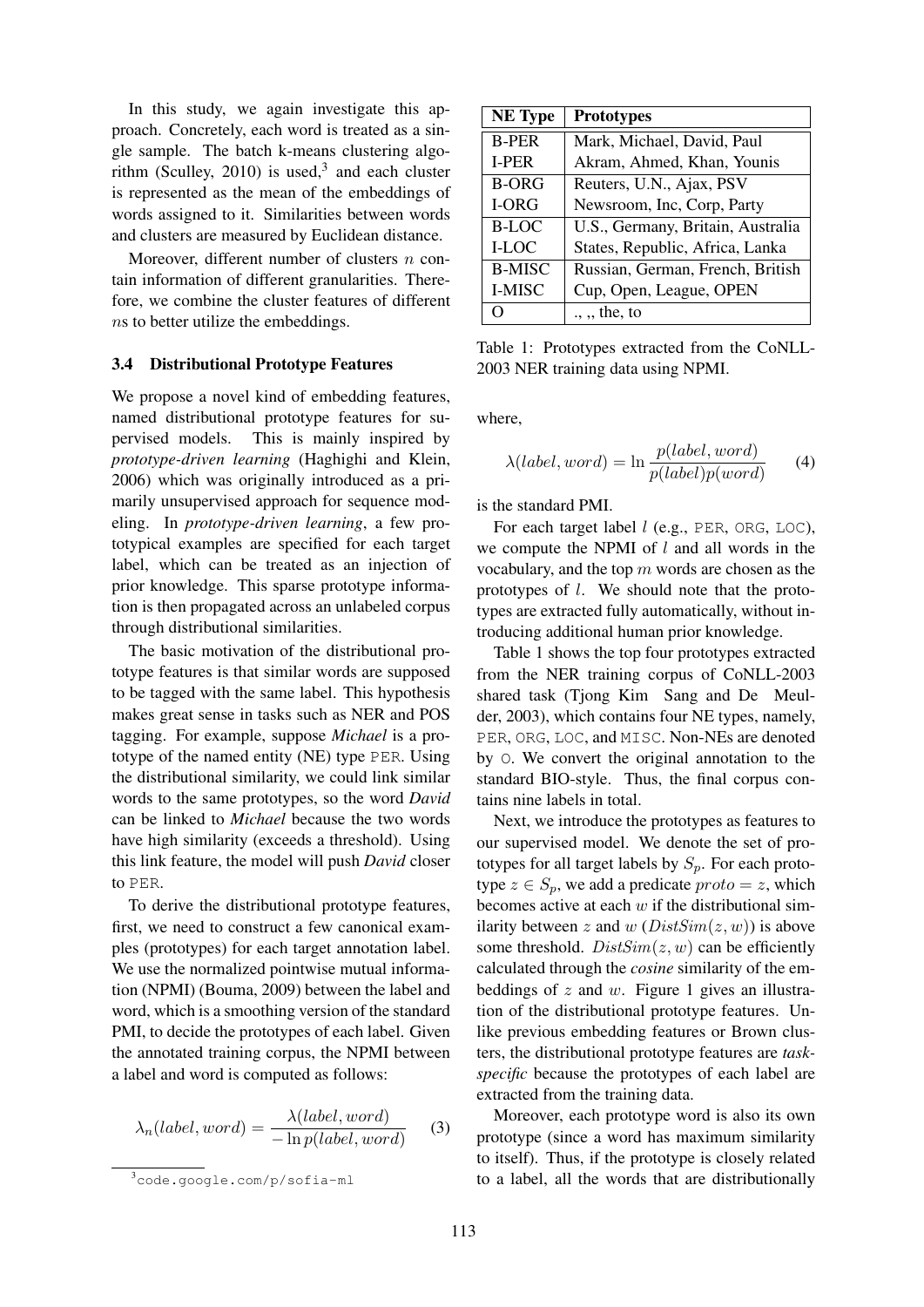

Figure 1: An example of distributional prototype features for NER.

similar to that prototype are pushed towards that label.

# 4 Supervised Evaluation Task

Various tasks can be considered to compare and analyze the effectiveness of the above three approaches. In this study, we partly follow Turian et al. (2010) and Yu et al. (2013), and take NER as the supervised evaluation task.

NER identifies and classifies the named entities such as the names of persons, locations, and organizations in text. The state-of-the-art systems typically treat NER as a sequence labeling problem, where each word is tagged either as a BIO-style NE or a non-NE category.

Here, we use the linear chain CRF model, which is most widely used for sequence modeling in the field of NLP. The CoNLL-2003 shared task dataset from the Reuters, which was used by Turian et al. (2010) and Yu et al. (2013), was chosen as our evaluation dataset. The training set contains 14,987 sentences, the development set contains 3,466 sentences and is used for parameter tuning, and the test set contains 3,684 sentences.

The baseline features are shown in Table 2.

#### 4.1 Embedding Feature Templates

In this section, we introduce the embedding features to the baseline NER system, turning the supervised approach into a semi-supervised one.

Dense embedding features. The dense continuous embedding features can be fed directly to the CRF model. These embedding features can be seen as heterogeneous features from the existing baseline features, which are discrete. There is no effective way for dense embedding features to be combined internally or with other discrete features. So we only use the unigram embedding features following Turian et al. (2010). Concretely, the embedding feature template is:

\n**BasicB** Baseline NER Feature Templates  
\n     00: 
$$
w_{i+k}
$$
,  $-2 \leq k \leq 2$   
\n     01:  $w_{i+k}$ ,  $-2 \leq k \leq 1$   
\n     02:  $t_{i+k}$ ,  $-2 \leq k \leq 2$   
\n     03:  $t_{i+k}$ ,  $-2 \leq k \leq 2$   
\n     04:  $chk_{i+k}$ ,  $-2 \leq k \leq 2$   
\n     05:  $chk_{i+k}$ ,  $-2 \leq k \leq 2$   
\n     06:  $Prefix(w_{i+k}, l)$ ,  $-2 \leq k \leq 2, 1 \leq l \leq 4$   
\n     07:  $Suffx(w_{i+k}, l)$ ,  $-2 \leq k \leq 2, 1 \leq l \leq 4$   
\n     08:  $Type(w_{i+k})$ ,  $-2 \leq k \leq 2$   
\n     **Unigram Features**  
\n      $y_i \circ 00 - 08$   
\n     **Bigram Features**  
\n      $y_{i-1} \circ y_i$ \n

Table 2: Features used in the NER system.  $t$  is the POS tag.  $chk$  is the chunking tag. Prefix and Suffix are the first and last  $l$  characters of a word. Type indicates if the word is all-capitalized, is-capitalized, all-digits, etc.

•  $de_{i+k}[d], -2 \leq k \leq 2$ , d ranges over the dimensions of the dense word embedding de.

Binarized embedding features. The binarized embedding feature template is similar to the dense one. The only difference is that the feature values are discrete and we omit dimensions with zero value. Therefore, the feature template becomes:

•  $bi_{i+k}[d], -2 \leq k \leq 2$ , where  $bi_{i+k}[d] \neq 0$ , d ranges over the dimensions of the binarized vector bi of word embedding.

In this way, the dimension of the binarized embedding feature space becomes  $2 \times d$  compared with the originally  $d$  of the dense embeddings.

Compound cluster features. The advantage of the cluster features is that they can be combined internally or with other features to form compound features, which can be more discriminative. Furthermore, the number of resulting clusters  $n$  can be tuned, and different *ns* indicate different granularities. Concretely, the compound cluster feature template for each specific  $n$  is:

- $c_{i+k}, -2 \leq k \leq 2$ .
- $c_{i+k} \circ c_{i+k+1}, -2 \leq k \leq 1.$
- $c_{i-1} \circ c_{i+1}$ .

Distributional prototype features. The set of prototypes is again denoted by  $S_p$ , which is de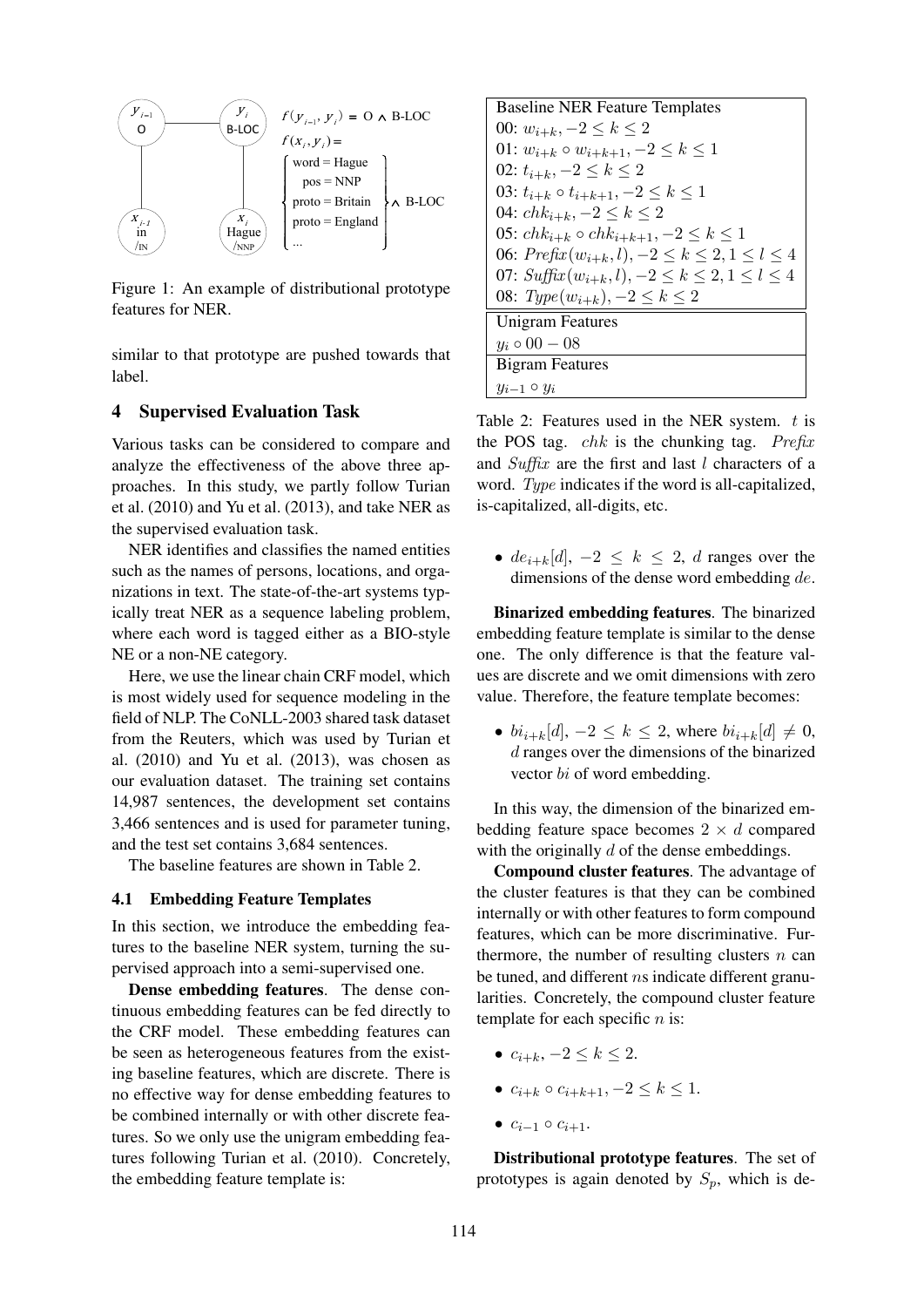cided by selecting the top  $m$  (NPMI) words as prototypes of each label, where  $m$  is tuned on the development set. For each word  $w_i$  in a sequence, we compute the distributional similarity between  $w_i$  and each prototype in  $S_p$  and select the prototypes zs that  $DistSim(z, w) \ge \delta$ . We set  $\delta = 0.5$ without manual tuning. The distributional prototype feature template is then:

•  $\{proto_{i+k}=z \mid DistSim(w_{i+k}, z) \geq \delta \& z \in$  $S_p$ ,  $-2 \leq k \leq 2$ .

We only use the unigram features, since the number of active distributional prototype features varies for different words (positions). Hence, these features cannot be combined effectively.

### 4.2 Brown Clustering

Brown clustering has achieved great success in various NLP applications. At most time, it provides a strong baseline that is difficult to beat (Turian et al., 2010). Consequently, in our study, we conduct comparisons among the embedding features and the Brown clustering features, along with further investigations of their combination.

The Brown algorithm is a hierarchical clustering algorithm which optimizes a class-based bigram language model defined on the word clusters (Brown et al., 1992). The output of the Brown algorithm is a binary tree, where each word is uniquely identified by its path from the root. Thus each word can be represented as a bit-string with a specific length.

Following the setting of Owoputi et al. (2013), we will use the prefix features of hierarchical clusters to take advantage of the word similarity in different granularities. Concretely, the Brown cluster feature template is:

- $bc_{i+k}, -2 \leq k \leq 2$ .
- prefix  $(bc_{i+k}, p)$ ,  $p \in \{2, 4, 6, ..., 16\}$ ,  $-2 \leq$  $k \leq 2$ . prefix takes the p-length prefix of the Brown cluster coding  $bc_{i+k}$ .

# 5 Experiments

#### 5.1 Experimental Setting

We take the English Wikipedia until August 2012 as our unlabeled data to train the word embeddings.<sup>4</sup> Little pre-processing is conducted for the training of word embeddings. We remove paragraphs that contain non-roman characters and all MediaWiki markups. The resulting text is tokenized using the Stanford tokenizer,<sup>5</sup> and every word is converted to lowercase. The final dataset contains about 30 million sentences and 1.52 billion words. We use a dictionary that contains 212,779 most common words (frequency  $\geq$  80) in the dataset. An efficient open-source implementation of the *Skip-gram* model is adopted.<sup>6</sup> We apply the negative sampling<sup>7</sup> method for optimization, and the asynchronous stochastic gradient descent algorithm (Asynchronous SGD) for parallel weight updating. In this study, we set the dimension of the word embeddings to 50. Higher dimension is supposed to bring more improvements in semi-supervised learning, but its comparison is beyond the scope of this paper.

For the cluster features, we tune the number of clusters  $n$  from 500 to 3000 on the development set, and finally use the combination of  $n =$ 500, 1000, 1500, 2000, 3000, which achieves the best results. For the distributional prototype features, we use a fixed number of prototype words  $(m)$  for each target label. m is tuned on the development set and is finally set to 40.

We induce 1,000 brown clusters of words, the setting in prior work (Koo et al., 2008; Turian et al., 2010). The training data of brown clustering is the same with that of training word embeddings.

#### 5.2 Results

Table 3 shows the performances of NER on the test dataset. Our baseline is slightly lower than that of Turian et al. (2010), because they use the BILOU encoding of NE types which outperforms BIO encoding (Ratinov and Roth, 2009).<sup>8</sup> Nonetheless, our conclusions hold. As we can see, all of the three approaches we investigate in this study achieve better performance than the direct use of the dense continuous embedding features.

To our surprise, even the binarized embedding features (BinarizedEmb) outperform the continuous version (DenseEmb). This provides clear evidence that directly using the dense continuous embeddings as features in CRF indeed cannot fully

<sup>4</sup>download.wikimedia.org.

<sup>5</sup>nlp.stanford.edu/software/tokenizer. shtml.

<sup>6</sup>code.google.com/p/word2vec/.

<sup>7</sup>More details are analyzed in (Goldberg and Levy, 2014). <sup>8</sup>We use BIO encoding here in order to compare with most of the reported benchmarks.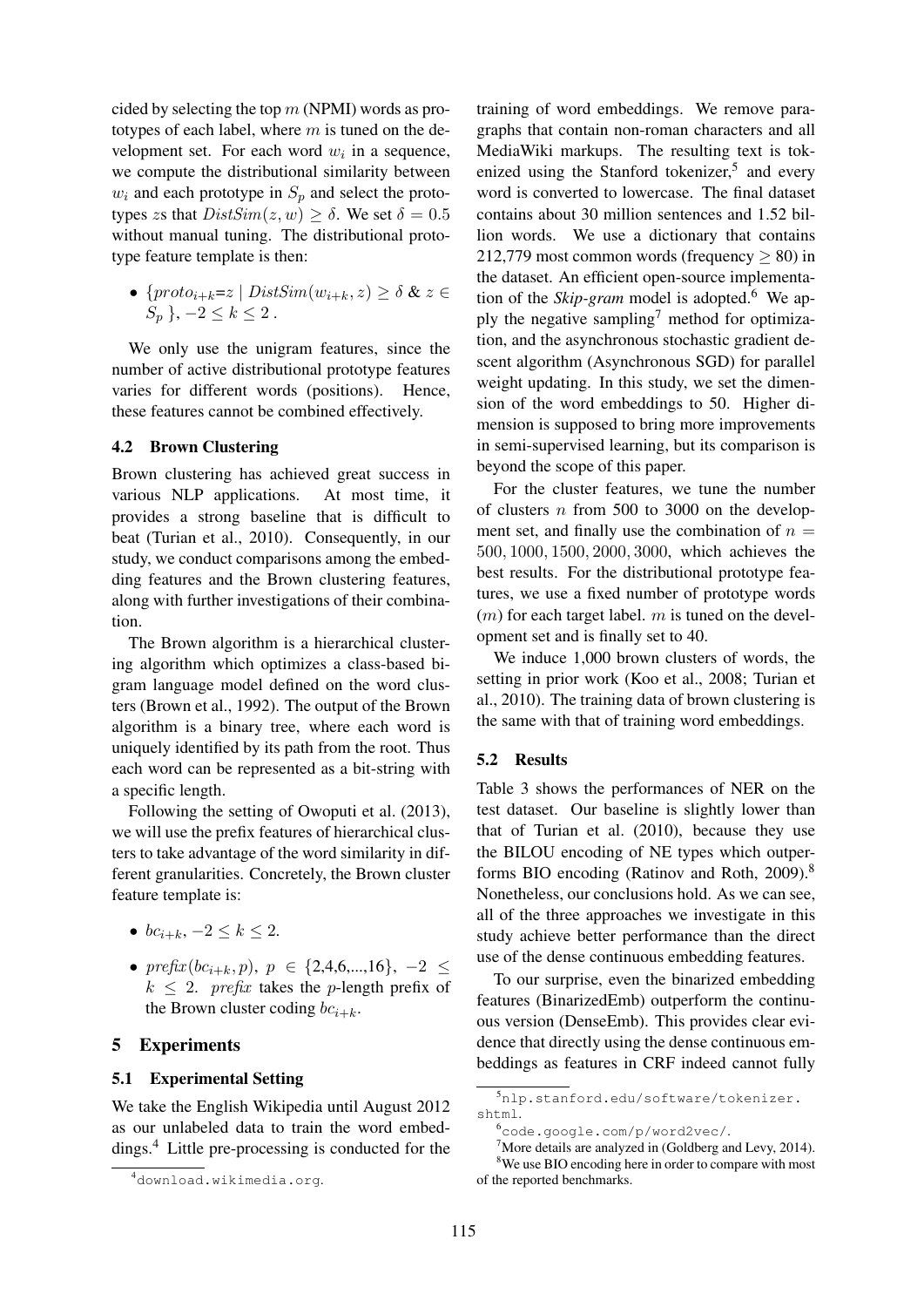| <b>Setting</b>                  | F1    |
|---------------------------------|-------|
| <b>Baseline</b>                 | 83.43 |
| +DenseEmb†                      | 86.21 |
| $+BinarizedEmb$                 | 86.75 |
| +ClusterEmb                     | 86.90 |
| +DistPrototype                  | 87.44 |
| +BinarizedEmb+ClusterEmb        | 87.56 |
| +BinarizedEmb+DistPrototype     | 87.46 |
| +ClusterEmb+DistPrototype       | 88.11 |
| +Brown                          | 87.49 |
| +Brown+ClusterEmb               | 88.17 |
| +Brown+DistPrototype            | 88.04 |
| +Brown+ClusterEmb+DistPrototype | 88.58 |
| Finkel et al. (2005)            | 86.86 |
| Krishnan and Manning (2006)     | 87.24 |
| Ando and Zhang (2005)           | 89.31 |
| Collobert et al. (2011)         | 88.67 |

Table 3: The performance of semi-supervised NER on the CoNLL-2003 test data, using various embedding features. † DenseEmb refers to the method used by Turian et al. (2010), i.e., the direct use of the dense and continuous embeddings.

exploit the potential of word embeddings. The compound cluster features (ClusterEmb) also outperform the DenseEmb. The same result is also shown in (Yu et al., 2013). Further, the distributional prototype features (DistPrototype) achieve the best performance among the three approaches (1.23% higher than DenseEmb).

We should note that the feature templates used for BinarizedEmb and DistPrototype are merely unigram features. However, for ClusterEmb, we form more complex features by combining the clusters of the context words. We also consider different number of clusters  $n$ , to take advantage of the different granularities. Consequently, the dimension of the cluster features is much higher than that of BinarizedEmb and DistPrototype.

We further combine the proposed features to see if they are complementary to each other. As shown in Table 3, the cluster and distributional prototype features are the most complementary, whereas the binarized embedding features seem to have large overlap with the distributional prototype features. By combining the cluster and distributional prototype features, we further push the performance to 88.11%, which is nearly two points higher than the performance of the dense embedding features

 $(86.21\%)$ .<sup>9</sup>

We also compare the proposed features with the Brown cluster features. As shown in Table 3, the distributional prototype features alone achieve comparable performance with the Brown clusters. When the cluster and distributional prototype features are used together, we outperform the Brown clusters. This result is inspiring because we show that the embedding features indeed have stronger expressing power than the Brown clusters, as desired. Finally, by combining the Brown cluster features and the proposed embedding features, the performance can be improved further (88.58%). The binarized embedding features are not included in the final compound features because they are almost overlapped with the distributional prototype features in performance.

We also summarize some of the reported benchmarks that utilize unlabeled data (with no gazetteers used), including the Stanford NER tagger (Finkel et al. (2005) and Krishnan and Manning (2006)) with distributional similarity features. Ando and Zhang (2005) use unlabeled data for constructing auxiliary problems that are expected to capture a good feature representation of the target problem. Collobert et al. (2011) adjust the feature embeddings according to the specific task in a deep neural network architecture. We can see that both Ando and Zhang (2005) and Collobert et al. (2011) learn *task-specific* lexical features, which is similar to the proposed *distributional prototype* method in our study. We suggest this to be the main reason for the superiority of these methods.

Another advantage of the proposed discrete features over the dense continuous features is tagging efficiency. Table 4 shows the running time using different kinds of embedding features. We achieve a significant reduction of the tagging time per sentence when using the discrete features. This is mainly due to the dense/sparse battle. Although the dense embedding features are lowdimensional, the feature vector for each word is much denser than in the sparse and discrete feature space. Therefore, we actually need much more computation during decoding. Similar results can be observed in the comparison of the DistPrototype and ClusterEmb features, since the density of the DistPrototype features is higher. It is possible

<sup>&</sup>lt;sup>9</sup>Statistical significant with p-value  $< 0.001$  by two-tailed t-test.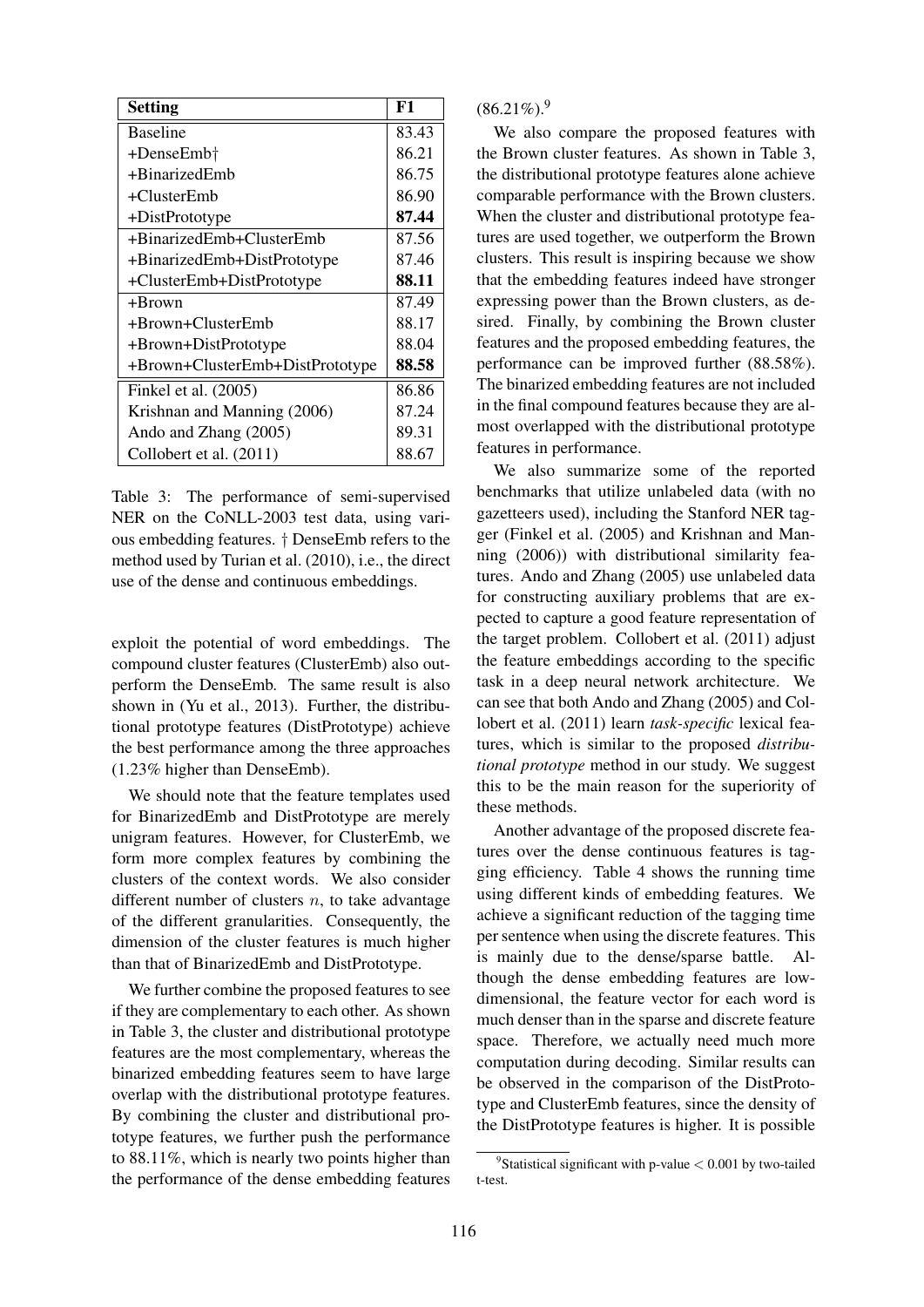| <b>Setting</b>  | Time (ms) / sent |  |
|-----------------|------------------|--|
| <b>Baseline</b> | 1.04             |  |
| +DenseEmb       | 4.75             |  |
| +BinarizedEmb   | 1.25             |  |
| $+ClusterEmb$   | 1.16             |  |
| +DistPrototype  | 2.31             |  |

Table 4: Running time of different features on a Intel(R) Xeon(R) E5620 2.40GHz machine.

to accelerate the DistPrototype, by increasing the threshold of  $DistSim(z, w)$ . However, this is indeed an issue of trade-off between efficiency and accuracy.

## 5.3 Analysis

In this section, we conduct analyses to show the reasons for the improvements.

# 5.3.1 Rare words

As discussed by Turian et al. (2010), much of the NER F1 is derived from decisions regarding rare words. Therefore, in order to show that the three proposed embedding features have stronger ability for handling rare words, we first conduct analysis for the tagging errors of words with different frequency in the unlabeled data. We assign the word frequencies to several buckets, and evaluate the per-token errors that occurred in each bucket. Results are shown in Figure 2. In most cases, all three embedding features result in fewer errors on rare words than the direct use of dense continuous embedding features.

Interestingly, we find that for words that are extremely rare (0–256), the binarized embedding features incur significantly fewer errors than other approaches. As we know, the embeddings for the rare words are close to their initial value, because they received few updates during training. Hence, these words are not fully trained. In this case, we would like to omit these features because their embeddings are not even trustable. However, all embedding features that we proposed except BinarizedEmb are unable to handle this.

In order to see how much we have utilized the embedding features in BinarizedEmb, we calculate the sparsity of the binarized embedding vectors, i.e., the ratio of zero values in each vector (Section 3.2). As demonstrated in Figure 3, the sparsity-frequency curve has good properties: higher sparsity for very rare words and

very frequent words, while lower sparsity for midfrequent words. It indicates that for words that are very rare or very frequent, BinarizedEmb just omit most of the features. This is reasonable also for the very frequent words, since they usually have rich and diverse context distributions and their embeddings cannot be well learned by our models (Huang et al., 2012).



Figure 3: Sparsity (with confidence interval) of the binarized embedding vector w.r.t. word frequency in the unlabeled data.

Figure 2(b) further supports our analysis. BinarizedEmb also reduce much of the errors for the highly frequent words (32k-64k).

As expected, the distributional prototype features produce fewest errors in most cases. The main reason is that the prototype features are *taskspecific*. The prototypes are extracted from the training data and contained indicative information of the target labels. By contrast, the other embedding features are simply derived from general word representations and are not specialized for certain tasks, such as NER.

#### 5.3.2 Linear Separability

Another reason for the superiority of the proposed embedding features is that the high-dimensional discrete features are more linear separable than the low-dimensional continuous embeddings. To verify the hypothesis, we further carry out experiments to analyze the linear separability of the proposed discrete embedding features against dense continuous embeddings.

We formalize this problem as a binary classification task, to determine whether a word is an NE or not (NE identification). The linear support vector machine (SVM) is used to build the classifiers, using different embedding features respec-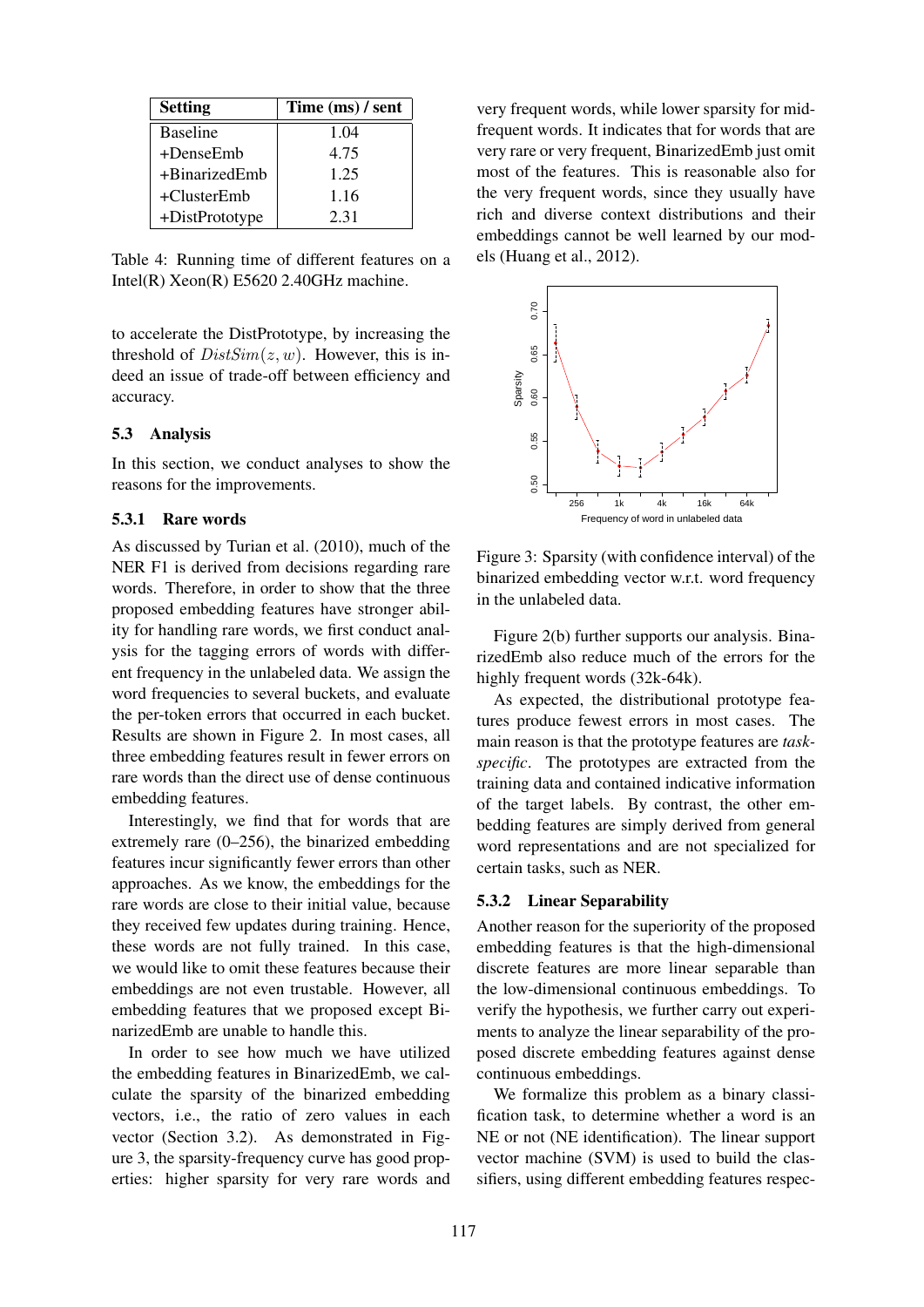

Figure 2: The number of per-token errors w.r.t. word frequency in the unlabeled data. (a) For rare words (frequency  $\leq$  2k). (b) For frequent words (frequency  $\geq$  4k).

| <b>Setting</b>       | Acc.  | #features |
|----------------------|-------|-----------|
| DenseEmb             | 95.46 | 250       |
| BinarizedEmb         | 94.10 | 500       |
| ClusterEmb           | 97.57 | 482,635   |
| DistPrototype        | 96.09 | 1,700     |
| DistPrototype-binary | 96.82 | 4,530     |

Table 5: Performance of the NE/non-NE classification on the CoNLL-2003 development dataset using different embedding features.

tively. We use the LIBLINEAR tool (Fan et al., 2008) as our SVM implementation. The penalty parameter  $C$  is tuned from 0.1 to 1.0 on the development dataset. The results are shown in Table 5. As we can see, NEs and non-NEs can be better separated using ClusterEmb or DistPrototype features. However, the BinarizedEmb features perform worse than the direct use of word embedding features. The reason might be inferred from the third column of Table 5. As demonstrated in Wang and Manning (2013), linear models are more effective in high-dimensional and discrete feature space. The dimension of the BinarizedEmb features remains small (500), which is merely twice the DenseEmb. By contrast, feature dimensions are much higher for ClusterEmb and DistPrototype, leading to better linear separability and thus can be better utilized by linear models.

We notice that the DistPrototype features perform significantly worse than ClusterEmb in NE identification. As described in Section 3.4, in previous experiments, we automatically extracted prototypes for each label, and propagated the information via distributional similarities. Intuitively, the prototypes we used should be more effective in determining fine-grained NE types than identifying whether a word is an NE. To verify this, we extract new prototypes considering only two labels, namely, NE and non-NE, using the same metric in Section 3.4. As shown in the last row of Table 5, higher performance is achieved.

# 6 Related Studies

Semi-supervised learning with generalized word representations is a simple and general way of improving supervised NLP systems. One common approach for inducing generalized word representations is to use clustering (e.g., Brown clustering) (Miller et al., 2004; Liang, 2005; Koo et al., 2008; Huang and Yates, 2009).

Aside from word clustering, word embeddings have been widely studied. Bengio et al. (2003) propose a feed-forward neural network based language model (NNLM), which uses an embedding layer to map each word to a dense continuousvalued and low-dimensional vector (parameters), and then use these vectors as the input to predict the probability distribution of the next word. The NNLM can be seen as a joint learning framework for language modeling and word representations.

Alternative models for learning word embeddings are mostly inspired by the feed-forward NNLM, including the Hierarchical Log-Bilinear Model (Mnih and Hinton, 2008), the recurrent neural network language model (Mikolov, 2012), the C&W model (Collobert et al., 2011), the loglinear models such as the CBOW and the Skip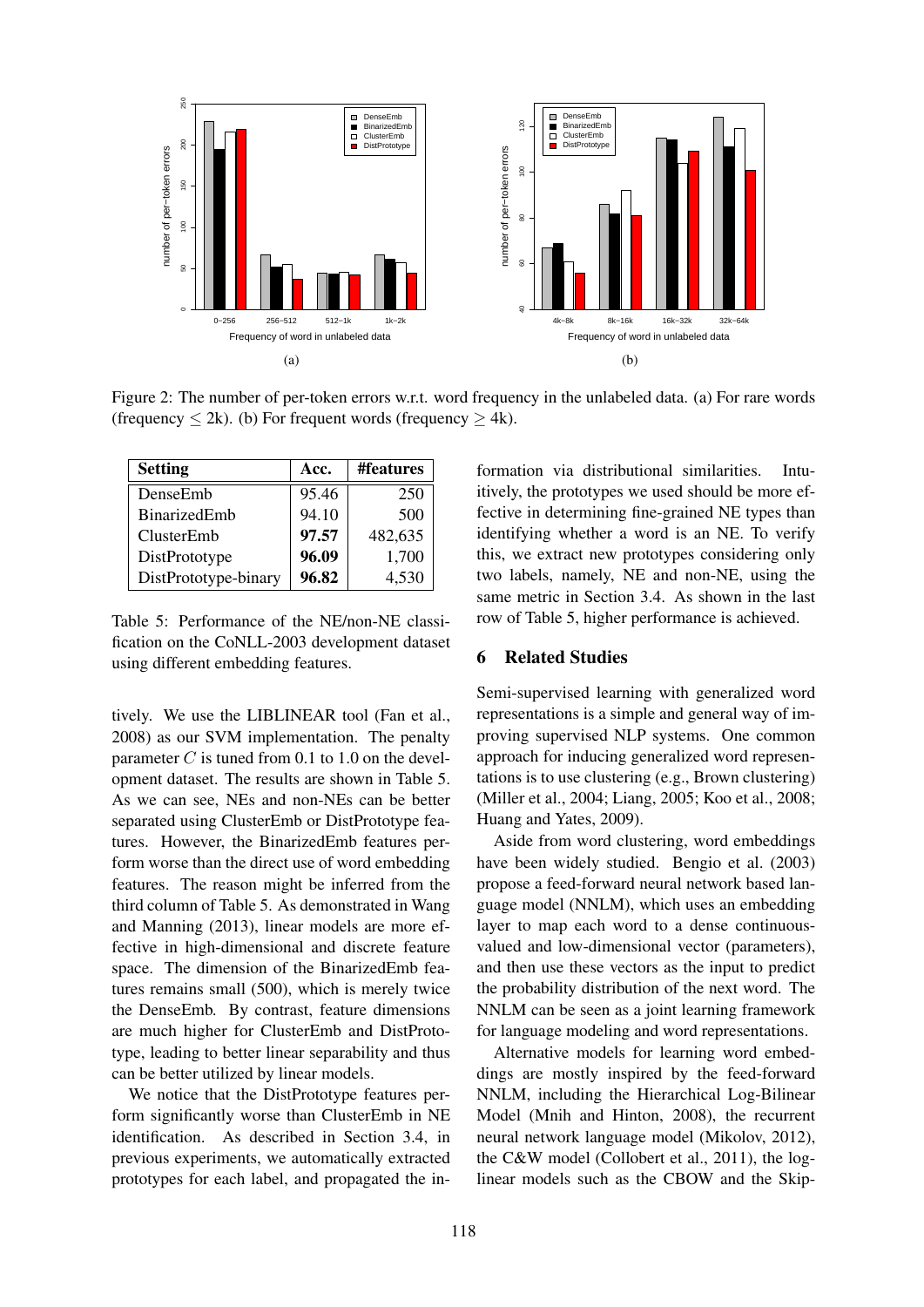gram model (Mikolov et al., 2013a; Mikolov et al., 2013b).

Aside from the NNLMs, word embeddings can also be induced using spectral methods, such as latent semantic analysis and canonical correlation analysis (Dhillon et al., 2011). The spectral methods are generally faster but much more memoryconsuming than NNLMs.

There has been a plenty of work that exploits word embeddings as features for semi-supervised learning, most of which take the continuous features directly in linear models (Turian et al., 2010; Guo et al., 2014). Yu et al. (2013) propose compound k-means cluster features based on word embeddings. They show that the high-dimensional discrete cluster features can be better utilized by linear models such as CRF. Wu et al. (2013) further apply the cluster features to transition-based dependency parsing.

# 7 Conclusion and Future Work

This paper revisits the problem of semi-supervised learning with word embeddings. We present three different approaches for a careful comparison and analysis. Using any of the three embedding features, we obtain higher performance than the direct use of continuous embeddings, among which the distributional prototype features perform the best, showing the great potential of word embeddings. Moreover, the combination of the proposed embedding features provides significant additive improvements.

We give detailed analysis about the experimental results. Analysis on rare words and linear separability provides convincing explanations for the performance of the embedding features.

For future work, we are exploring a novel and a theoretically more sounding approach of introducing embedding kernel into the linear models.

# Acknowledgments

We are grateful to Mo Yu for the fruitful discussion on the implementation of the cluster-based embedding features. We also thank Ruiji Fu, Meishan Zhang, Sendong Zhao and the anonymous reviewers for their insightful comments and suggestions. This work was supported by the National Key Basic Research Program of China via grant 2014CB340503 and the National Natural Science Foundation of China (NSFC) via grant 61133012 and 61370164.

## References

- Rie Kubota Ando and Tong Zhang. 2005. A highperformance semi-supervised learning method for text chunking. In *Proceedings of the 43rd annual meeting on association for computational linguistics*, pages 1–9. Association for Computational Linguistics.
- Yoshua Bengio, R. E. Jean Ducharme, Pascal Vincent, and Christian Janvin. 2003. A neural probabilistic language model. *The Journal of Machine Learning Research*, 3(Feb):1137–1155.
- Yoshua Bengio, Aaron Courville, and Pascal Vincent. 2013. Representation learning: A review and new perspectives. *Pattern Analysis and Machine Intelligence, IEEE Transactions on*, 35(8):1798–1828.
- Gerlof Bouma. 2009. Normalized (pointwise) mutual information in collocation extraction. *Proceedings of GSCL*, pages 31–40.
- Peter F Brown, Peter V Desouza, Robert L Mercer, Vincent J Della Pietra, and Jenifer C Lai. 1992. Class-based n-gram models of natural language. *Computational linguistics*, 18(4):467–479.
- Ronan Collobert, Jason Weston, L. E. On Bottou, Michael Karlen, Koray Kavukcuoglu, and Pavel Kuksa. 2011. Natural language processing (almost) from scratch. *The Journal of Machine Learning Research*, 12:2493–2537.
- Paramveer S. Dhillon, Dean P. Foster, and Lyle H. Ungar. 2011. Multi-view learning of word embeddings via cca. In *NIPS*, volume 24 of *NIPS*, pages 199– 207.
- Rong-En Fan, Kai-Wei Chang, Cho-Jui Hsieh, Xiang-Rui Wang, and Chih-Jen Lin. 2008. Liblinear: A library for large linear classification. *The Journal of Machine Learning Research*, 9:1871–1874.
- Jenny Rose Finkel, Trond Grenager, and Christopher Manning. 2005. Incorporating non-local information into information extraction systems by gibbs sampling. In *Proceedings of the 43rd Annual Meeting on Association for Computational Linguistics*, pages 363–370. Association for Computational Linguistics.
- Yoav Goldberg and Omer Levy. 2014. word2vec explained: deriving mikolov et al.'s negative-sampling word-embedding method. *CoRR*, abs/1402.3722.
- Jiang Guo, Wanxiang Che, Haifeng Wang, and Ting Liu. 2014. Learning sense-specific word embeddings by exploiting bilingual resources. In *Proceedings of COLING 2014, the 25th International Conference on Computational Linguistics: Technical Papers*, pages 497–507, Dublin, Ireland, August. Dublin City University and Association for Computational Linguistics.